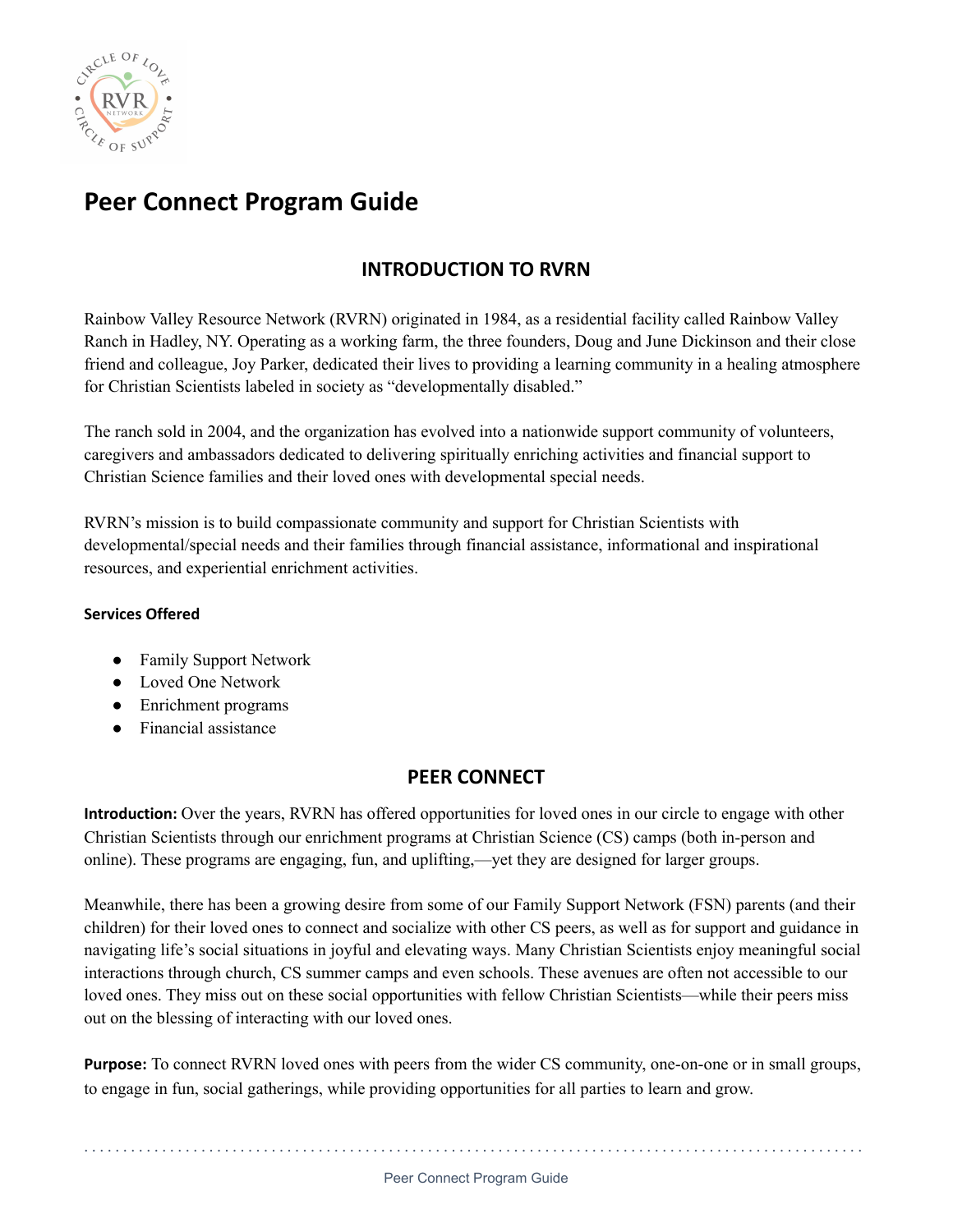## **Gatherings:**

**Eligibility:** Loved ones who are seeking this individualized connection and a learning opportunity

**Activities:** RVRN will work with CS organizations and individuals to ensure activities for this program are tailored to the loved one, emphasizing fun and connection while having a social-skill focus; for example, engaging in an activity with a new person, getting to know a new person, taking turns, listening, expressing a like or dislike in a graceful manner.

**Duration of each gathering:** 15 min – 60 min

**Frequency:** Frequency will be determined by the peers, along with the families we are serving. The idea is to have multiple gatherings per session, i.e. signing up for a winter session and meeting at least once per month.

**Format:** Phone and/or video conference

#### **Expectations:**

#### RVRN will:

- Manage the registration process
- Collect and share pertinent data/information
- Schedule an orientation meeting with peers to:
	- Provide suggestions and guidance for working with our loved ones
	- Assist with the initial contact with a loved one and their parent or caregiver
	- Discuss the debrief process that will occur after each gathering
- Be available to answer questions, and offer support or suggestions

## Peers will:

Expectations: We are looking for individuals who are open to the opportunity to:

- Establish relationships with RVRN loved ones
- Offer support and encouragement
- Witness the growth, enthusiasm, and joy of RVRN loved ones
- Witness your own growth

Responsibilities:

• Set up a schedule of when to talk, best mode of communication [i.e. phone call, video conference (preferred), etc.], and how often (a minimum of 1x/mo)

. . . . . . . . . . . . . . . . . . . . . . . . . . . . . . . . . . . . . . . . . . . . . . . . . . . . . . . . . . . . . . . . . . . . . . . . . . . . . . . . . . . . . . . . . . . . . . . . . . . .

- Communicate with the family if you are unable to make a scheduled hangout
- Come prepared with conversation topics and activities
- Maintain confidentiality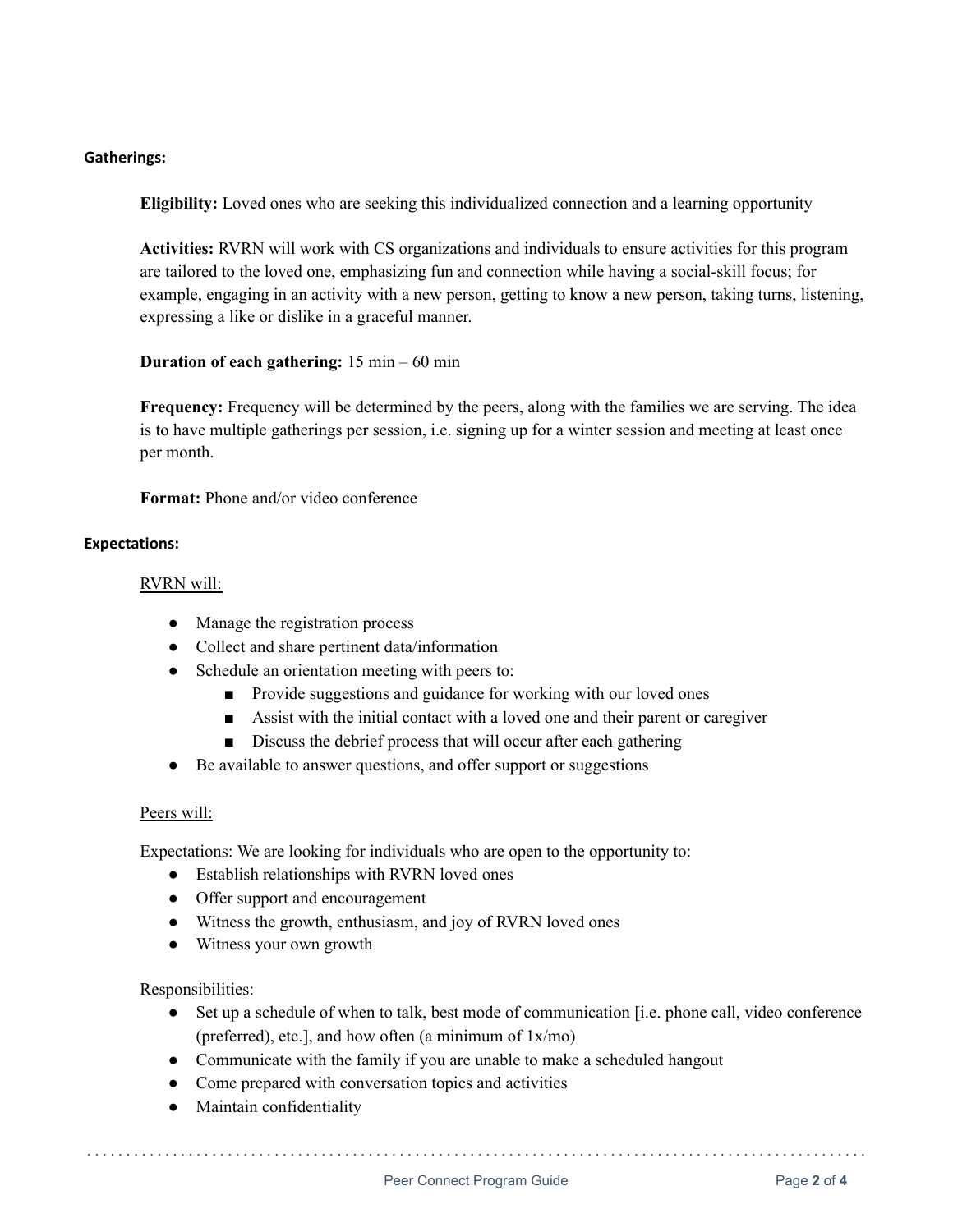- Participate in the debrief process which includes submitting an email to the program director where you:
	- describe the activity from your hangout
	- share what worked and what didn't work/challenges
	- share fruitage or special moments between you and your RVRN loved one

# Requirements:

- At least 18 year of age or older OR enrolled in DiscoveryBound's National Leadership Council (NLC) program
- Practice Christian Science and the practical application to daily life
- Complete the online Peer Connect application process
- Complete an orientation session with RVRN staff

# **Strategies for Working with RVRN Loved Ones**

- 1. **Address loved ones by name** they love being personally acknowledged and cherished
- 2. **Introduce yourself and ask "getting to know you" questions** that your peer can relate to:
	- a. How's your day going?
	- b. Do you have any pets? (If so, ask them to share more.)
	- c. Tell me about your family?
	- d. What are some of your interests? For example,
		- i. Favorite food?
		- ii. Favorite music?
		- iii. Favorite movie?
	- e. Find something you have in common?
- 3. **Allow "think time" / processing time** expect pauses in the conversation as they have time to respond and/or to formulate their thoughts.
- 4. **Use visuals** (i.e. samples of final/completed product, or visual instructions)
- 5. **Use simple sentences**, i.e. "Today is: Stories, Cooking, Singing" or "Stories, Squishy Project [hold up sensory bag], Singing"
- 6. **Speak slowly and clearly, but avoid talking down to them**.
- 7. Kindly **ask them to repeat** themselves if you don't understand what they are saying.
- 8. **Respect personal boundaries** by not asking too many personal questions and not giving too much personal information yourself. Refrain from talking about politics or other "hot topics" in such a way to influence loved ones. It's probably best to refrain from bringing up "hot topics" unless the loved one does first, and then you can gently guide the discussion back to something more casual.
- 9. **Pin or highlight the Zoom screen** so the loved ones can see the activity closeup (when applicable).
- 10. **Be yourself. : )**

## **Activity Ideas**

- 1. Read Alouds: Bring a book and read aloud
- 2. Sing/listen to hymns
- 3. Play musical instrument/make music together
- 4. Cook/bake

. . . . . . . . . . . . . . . . . . . . . . . . . . . . . . . . . . . . . . . . . . . . . . . . . . . . . . . . . . . . . . . . . . . . . . . . . . . . . . . . . . . . . . . . . . . . . . . . . . . .